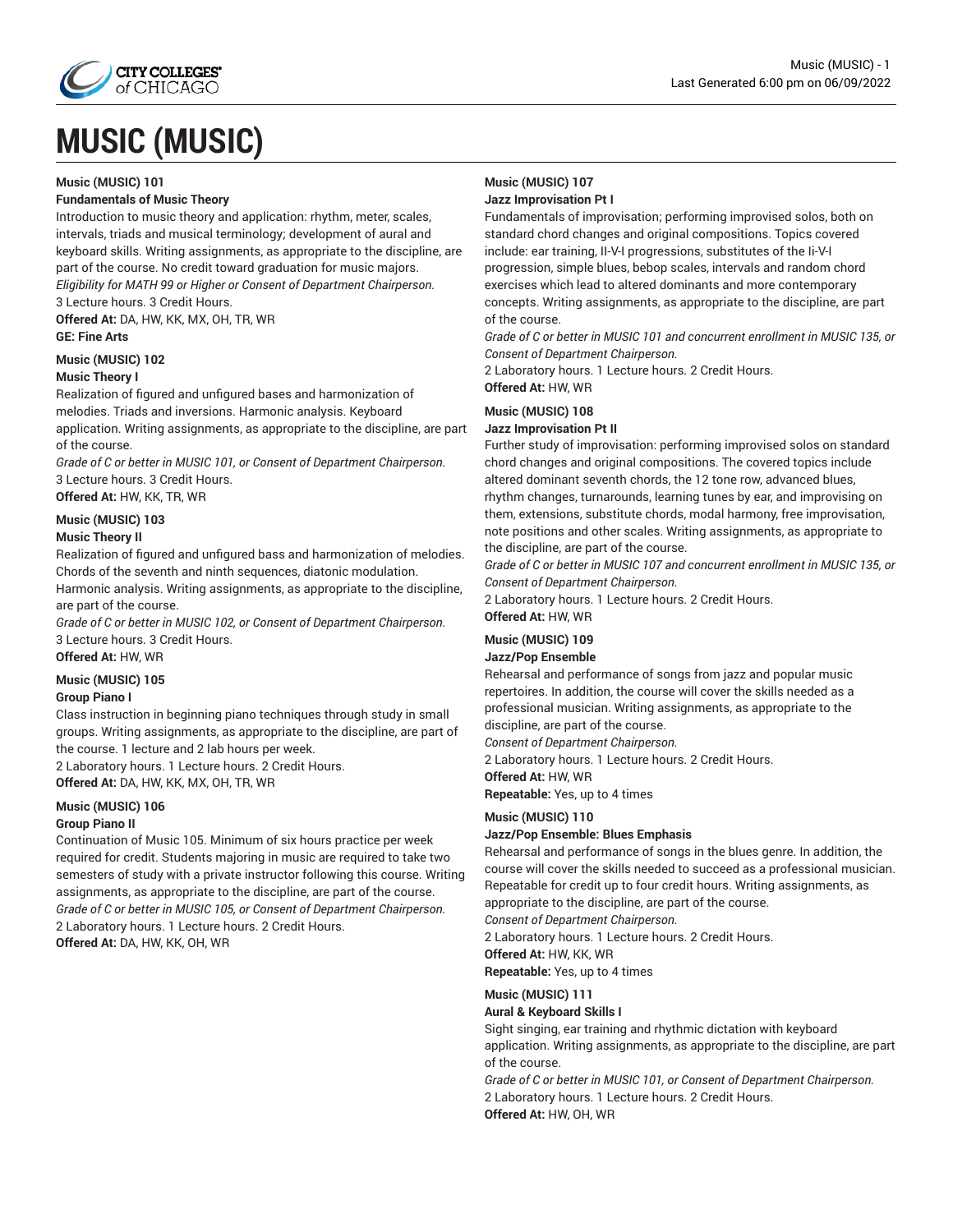

## **Music (MUSIC) 112**

**Aural & Keyboard Skills II**

Continuation of Music 111. Advanced ear training and sight singing, melodic dictation and more complex harmonic structures. Writing assignments, as appropriate to the discipline, are part of the course. *Grade of C or better in MUSIC 111, or Consent of Department Chairperson.* 2 Laboratory hours. 1 Lecture hours. 2 Credit Hours.

**Offered At:** HW, OH, WR

#### **Music (MUSIC) 113**

#### **String Class**

Class instruction in fundamentals of violin, viola, violoncello and string bass; principles of bow control and elementary left hand technique; each student required to demonstrate techniques and develop performing technique; readings to be assigned. Writing assignments, as appropriate to the discipline, are part of the course.

2 Laboratory hours. 1 Lecture hours. 2 Credit Hours. **Offered At:** WR

#### **Music (MUSIC) 114**

#### **Guitar Class**

Programmed, audio-visual music course, emphasizes the development of guitar playing skills. Writing assignments, as appropriate to the discipline, are part of the course.

2 Laboratory hours. 1 Lecture hours. 2 Credit Hours. **Offered At:** HW, WR

#### **Music (MUSIC) 119**

#### **Percussion Class**

Class instruction in percussion instruments; each student required to demonstrate techniques and develop performing ability; readings to be assigned. Writing assignments, as appropriate to the discipline, are part of the course.

2 Laboratory hours. 1 Lecture hours. 2 Credit Hours. **Offered At:** HW, WR

#### **Music (MUSIC) 120**

#### **Introduction to Music Business**

Overview of the music business including recording, publishing, management, marketing and other related topics. Writing assisgnments, as appropriate to the discipline, are part of the course.

*Eligibility for ENGLISH 101 based on prior coursework or CCCRTW, ACT, SAT, GED, or HiSET test scores, or Consent of Department Chairperson.* 3 Lecture hours. 3 Credit Hours.

**Offered At:** HW

#### **Music (MUSIC) 121**

#### **Introduction To Music**

Elements, structure, listening, literature, aesthetic perspective; concert attendance. Writing assignments, as appropriate to the discipline, are part of the course.

*Eligibility for ENGLISH 101 based on prior coursework or CCCRTW, ACT, SAT, GED, or HiSET test scores, or Consent of Department Chairperson.* 3 Lecture hours. 3 Credit Hours.

**Offered At:** DA, HW, KK, MX, OH, TR, WR **IAI: F1 900 GE: Fine Arts**

### **Music (MUSIC) 122**

#### **Perspectives In Jazz**

Introduction to jazz, its historical background and its development in the United States. Writing assignments, as appropriate to the discipline, are part of the course.

*Eligibility for ENGLISH 101 based on prior coursework or CCCRTW, ACT, SAT, GED, or HiSET test scores, or Consent of Department Chairperson.* 3 Lecture hours. 3 Credit Hours. **Offered At:** HW, KK, OH

**Music (MUSIC) 124**

#### **Trends In Mod Amer Music**

Exploration of what has been happening in this century in American music; includes review of social conditions that have nourished these trends and discussion of folk, blues, jazz, country and western, rock, musical theater, and classical music. Writing assignments, as appropriate to the discipline, are part of the course.

*Eligibility for ENGLISH 101 based on prior coursework or CCCRTW, ACT, SAT, GED, or HiSET test scores, or Consent of Department Chairperson.*

3 Lecture hours. 3 Credit Hours.

**Offered At:** DA, HW, KK, MX, OH, TR, WR **IAI: F1 904 GE: Fine Arts**

#### **Music (MUSIC) 131**

#### **Chorus**

This course trains students in vocal performance, familiarizes them with choral literature, and provides opportunities for public performances and musical performances for college functions. Writing assignments, as appropriate to the discipline, are part of the course. Allowed Repeatable Course: Not more than an accumulated six credit hours will be counted towards graduation.

1 Lecture Hours. 0.5-2 Laboratory Hours. 1-2 Credit Hours. **Offered At:** HW, KK, MX, OH, TR, WR

**Repeatable:** Yes, up to 4 times

#### **Music (MUSIC) 133**

#### **Concert Band**

Writing assignments, as appropriate to the discipline, are part of the course. Allowed Repeatable Course: Not more than an accumulated four credit hours will be counted towards graduation.

*Consent of Department Chairperson.*

0.5 Laboratory hours. 1 Lecture hours. 1 Credit Hours. **Offered At:** WR

**Repeatable:** Yes, up to 4 times

#### **Music (MUSIC) 134**

#### **Orchestra**

Writing assignments, as appropriate to the discipline, are part of the course. Allowed Repeatable Course: Not more than an accumulated four credit hours will be counted towards graduation.

*Consent of Department Chairperson.*

0.5 Laboratory hours. 1 Lecture hours. 1 Credit Hours.

**Offered At:** WR

**Repeatable:** Yes, up to 4 times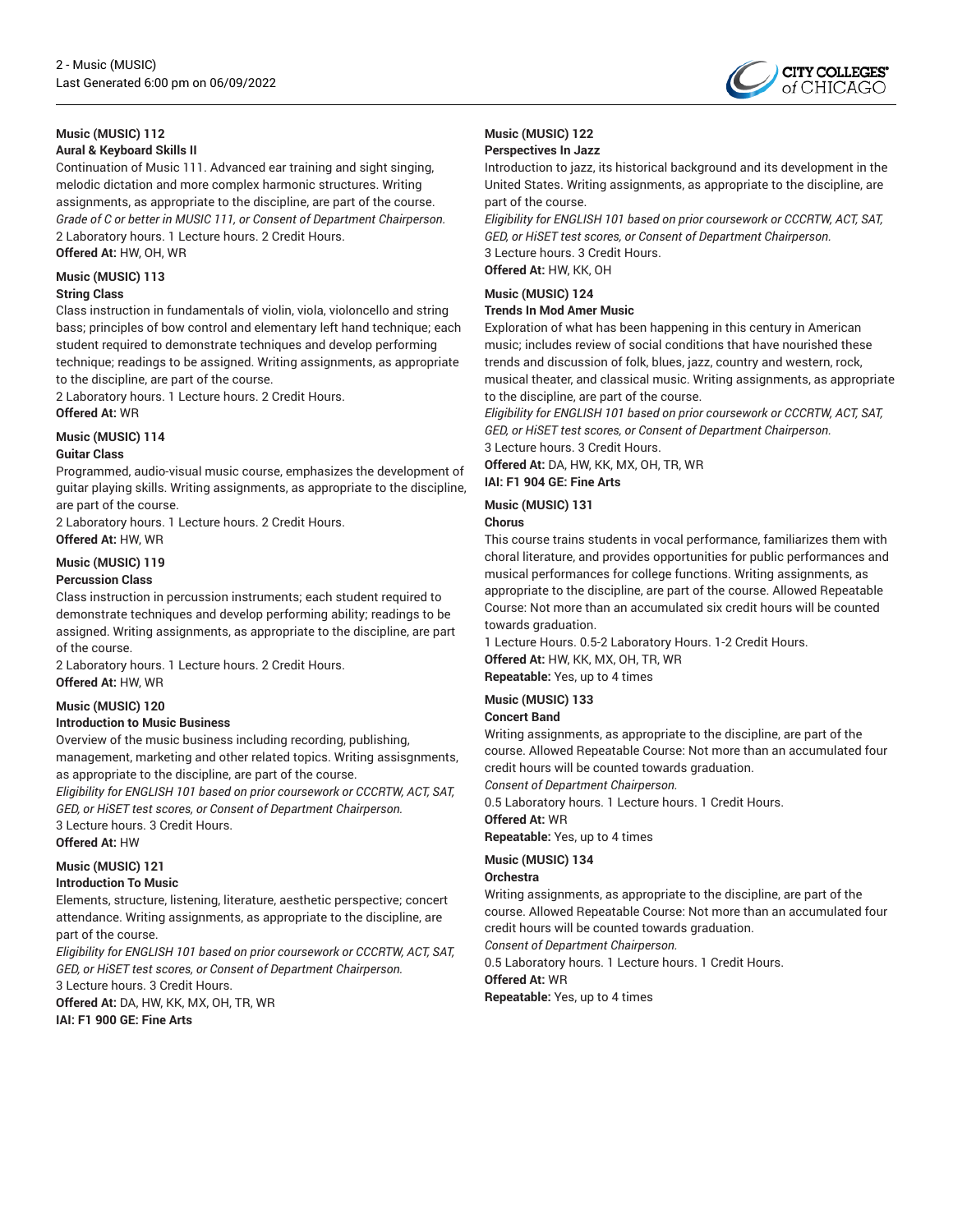

### **Music (MUSIC) 135**

#### **Instrumental Ensembles**

String quartets, brass ensembles, jazz workshops, stage band. Writing assignments, as appropriate to the discipline, are part of the course. Allowed Repeatable Course: Not more than an accumulated four credit hours will be counted towards graduation.

*Consent of Department Chairperson.*

0.5 Laboratory hours. 1 Lecture hours. 1 Credit Hours. **Offered At:** HW, WR

**Repeatable:** Yes, up to 4 times

### **Music (MUSIC) 136**

#### **Vocal Ensembles**

Madrigal groups, trios, quartets, etc. Writing assignments, as appropriate to the discipline, are part of the course. Allowed Repeatable Course: Not more than an accumulated four credit hours will be counted towards graduation.

*Consent of Department Chairperson.*

0.5 Laboratory hours. 1 Lecture hours. 1 Credit Hours. **Offered At:** HW, TR, WR

**Repeatable:** Yes, up to 4 times

#### **Music (MUSIC) 150**

#### **Class Voice I**

Group instruction in fundamentals of singing, voice production, breathing, diction, vocalizing, and technical exercises; elementary song literature as student progresses. Writing assignments, as appropriate to the discipline, are part of the course.

2 Laboratory hours. 1 Lecture hours. 2 Credit Hours.

**Offered At:** HW, OH, WR

#### **Music (MUSIC) 151**

#### **Class Voice II**

Continued development of proper use of the voice; greater attention to literature; songs in English, Italian, German. Writing assignments, as appropriate to the discipline, are part of the course. Juried examination for credit.

*Grade of C or better in MUSIC 150, or Consent of Department Chairperson.* 2 Laboratory hours. 1 Lecture hours. 2 Credit Hours. **Offered At:** HW, WR

#### **Music (MUSIC) 180**

#### **Applied Music-Elective Level**

Individual instruction in applied music to prepare students for Music 181. Includes private lesson (minimum of one hour). Writing assignments, as appropriate to the discipline, are part of the course.

*Students must own (or have access to) the instrument they plan on studying.*

2 Laboratory hours. 1 Lecture hours. 2 Credit Hours. **Offered At:** HW **Repeatable:** Yes, up to 1 times

#### **Music (MUSIC) 181**

#### **Applied Music-Freshman Level I**

Individual instruction in applied music. Includes weekly private lesson (minimum of one hour). First of a four-course sequence of private music lessons required of students in Associate in Fine Arts music curriculum. Writing assignments, as appropriate to the discipline, are part of the course.

*Consent of Department Chairperson.*

2 Laboratory hours. 1 Lecture hours. 2 Credit Hours. **Offered At:** HW, WR

#### **Music (MUSIC) 182**

#### **Applied Music-Freshman Level II**

Continuation of the process initiated in Music 181. Individual instruction in applied music. Includes weekly private lessons (minimum of one hour). Second of a four-course sequence of private music lessons required of students in Associate in Fine Arts Music curriculum. Writing assignments, as appropriate to the discipline, are part of the course. *Grade of C or better in MUSIC 181, or Consent of Department Chairperson.* 2 Laboratory hours. 1 Lecture hours. 2 Credit Hours.

### **Offered At:** HW, WR

### **Music (MUSIC) 183**

**World Music**

A study of representative music of the non-Western world, with an emphasis on its function within the culture of which it is a part. Elements, structure, listening, aesthetic perspectives; concert attendance. Students need no prior formal training or education in music to take this course. Writing assignments, as appropriate to the discipline, are part of the course.

*Eligibility for ENGLISH 101 based on prior coursework or CCCRTW, ACT, SAT, GED, or HiSET test scores, or Consent of Department Chairperson.* 3 Lecture hours. 3 Credit Hours.

**Offered At:** DA, HW, KK, MX, OH, TR, WR **IAI: F1 903N GE: Fine Arts HD Course**

#### **Music (MUSIC) 200**

#### **Black Music Workshop**

Contributions of African-American musicians to development of classical music, American style; study of work of contemporary artists, use of Afro-Cuban instruments. Writing assignments, as appropriate to the discipline, are part of the course.

3 Lecture hours. 3 Credit Hours.

**Offered At:** MX, OH **HD Course**

#### **Music (MUSIC) 201**

#### **Music Theory III**

Written harmonization of melodies with strict style figuration. Eleventh and thirteenth chords, modal and chromatic alterations, chromatic modulation. Harmonic analysis. Writing assignments, as appropriate to the discipline, are part of the course.

*Grade of C or better in MUSIC 103, or Consent of Department Chairperson.* 3 Lecture hours. 3 Credit Hours.

### **Offered At:** HW, WR

#### **Music (MUSIC) 202**

#### **Music Theory IV**

Extended tonality, chromatic harmonies, contemporary harmonic trends, inharmonic modulation. Harmonic analysis. Keyboard application. Writing assignments, as appropriate to the discipline, are part of the course. *Grade of C or better in MUSIC 201, or Consent of Department Chairperson.* 3 Lecture hours. 3 Credit Hours.

**Offered At:** HW, WR

#### **Music (MUSIC) 204**

#### **Commercial Music Workshop I**

Composition, arrangement, and performance of commercial music. Writing assignments, as appropriate to the discipline, are part of the course.

*Consent of Department Chairperson.*

2 Laboratory hours. 1 Lecture hours. 2 Credit Hours. **Offered At:** HW, KK